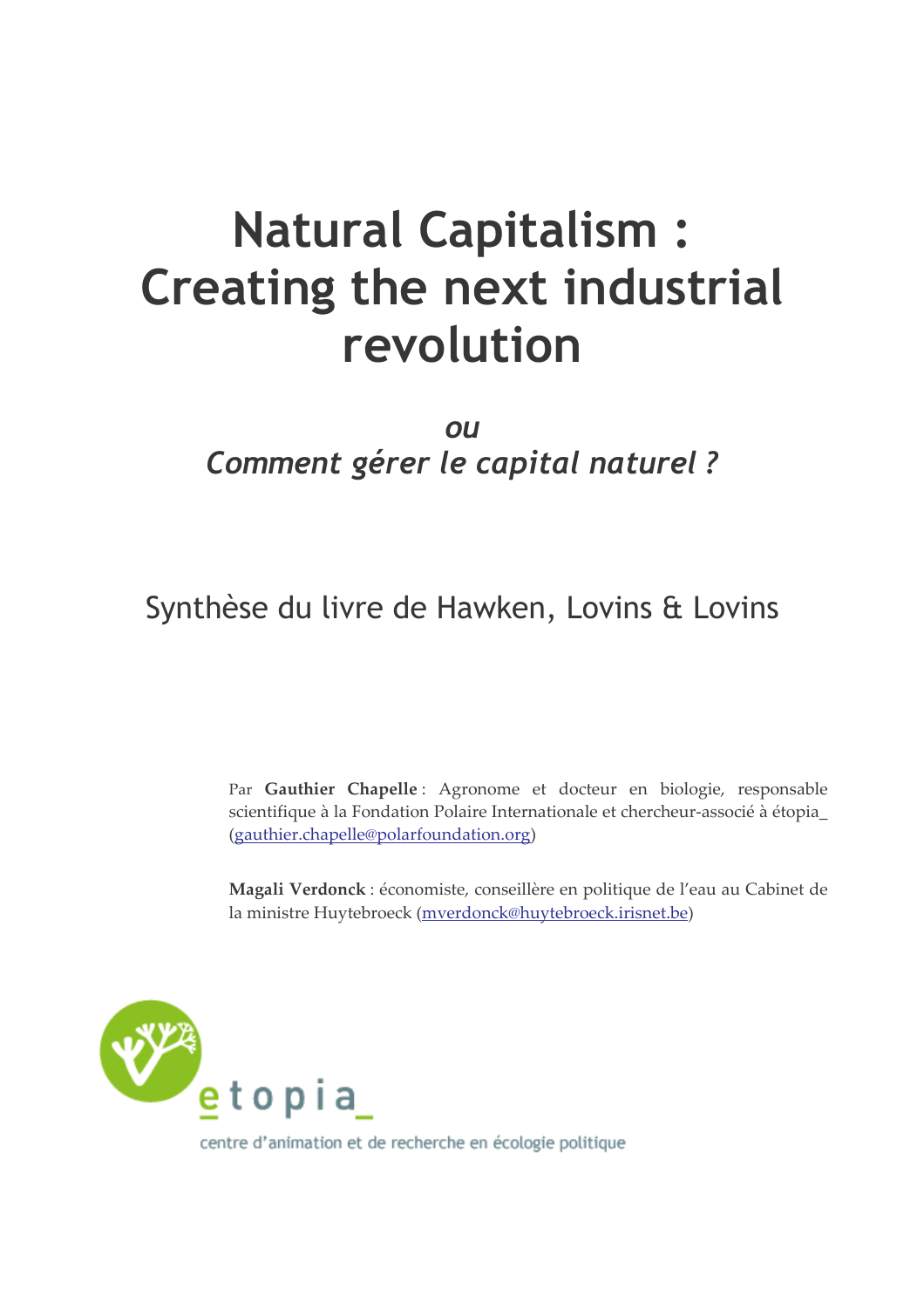## **Avertissements**

Ce livre n'est, étrangement, pas encore traduit en français, alors qu'il l'est dans 22 autres langues, dont l'estonien. C'est pourquoi nous en réalisons une rapide synthèse. Elle n'est pas l'œuvre de spécialistes mais bien celle d'aficionados qui souhaitaient partager leur enthousiasme.

Son titre - Natural Capitalism – pourrait se traduire en français par « Gérer le capital naturel ».

#### **Introduction** 1

Les auteurs de « Natural Capitalism » :

Paul Hawken, eco-entrepreneur, membre du conseil d'administration des Amis de la Terre, d'entreprises d'alimentation bio, puis d'entreprises de matériel de jardinage.

Amory & Hunter Lovins, linguiste & sociologue, fondateurs des Amis de la Terre USA il y a une trentaine d'années, et du Rocky Mountain Institute (centre de recherche précurseur en matière de développement durable et d'utilisation efficace de l'énergie, voir www.rmi.org).

## La philosophie du livre :

« Imaginez un discours au Parlement en 1750 prédisant qu'en 70 ans la productivité du travail augmenterait à un point tel qu'un ouvrier pourrait accomplir le travail de 200. L'orateur aurait été traité de fou ou pire. Imaginez une scène similaire aujourd'hui, où des experts certifieraient que la productivité des ressources naturelle peut être multipliée par 10, 20 ou même 100 dans les 70 prochaines années. Tout comme il était inimaginable, il y a 250 ans, de concevoir qu'un ouvrier puisse abattre 200 fois plus de travail, il est difficile aujourd'hui d'imaginer qu'un kilowatt-heure soit 100 fois plus productif qu'il ne l'est à l'heure actuelle. »

Le message principal de « natural capitalism » est que nous sommes à un tournant de l'histoire économique. La première révolution industrielle a été initiée par la pénurie de main-d'oeuvre, à une époque où les ressources naturelles paraissaient illimitées. Aujourd'hui, une large proportion de population active est inoccupée et les limites des ressources naturelles sont avérées. En conséquence, l'accroissement de la productivité des personnes qui avait guidé la première révolution industrielle doit être remplacé par un accroissement radical de la productivité des ressources naturelles, au profit de l'emploi. Les auteurs insistent sur le fait que ce processus est une grande opportunité économique et non une contrainte.

La principale caractéristique de ce livre est qu'il est extrêmement concret. Il ne rappelle que brièvement les concepts, abstraits pour la majorité de la population, de bien-être, de réchauffement climatique, de biodiversité etc. Il se tourne très rapidement vers toutes les solutions concrètes à ces grandes problématiques en fournissant des centaines d'exemples qui ont fonctionné et ont été mis en oeuvre par des entreprises aussi connues que IBM, Motorola, BP, Daimler-Chrysler, Nike, Xerox...

Loin d'invoquer la menace et la peur, « Natural capitalism » mise sur les bénéfices sonnants et trébuchants que l'investissement dans l'écologie peut rapporter. Cette stratégie peut paraître poussée à l'extrême quand tout est traduit en dollars mais, comme le rappellent les auteurs, le grand public n'a commencé à s'intéresser à la dégradations des éco-systèmes et aux services fournis par ceux-ci qu'à partir du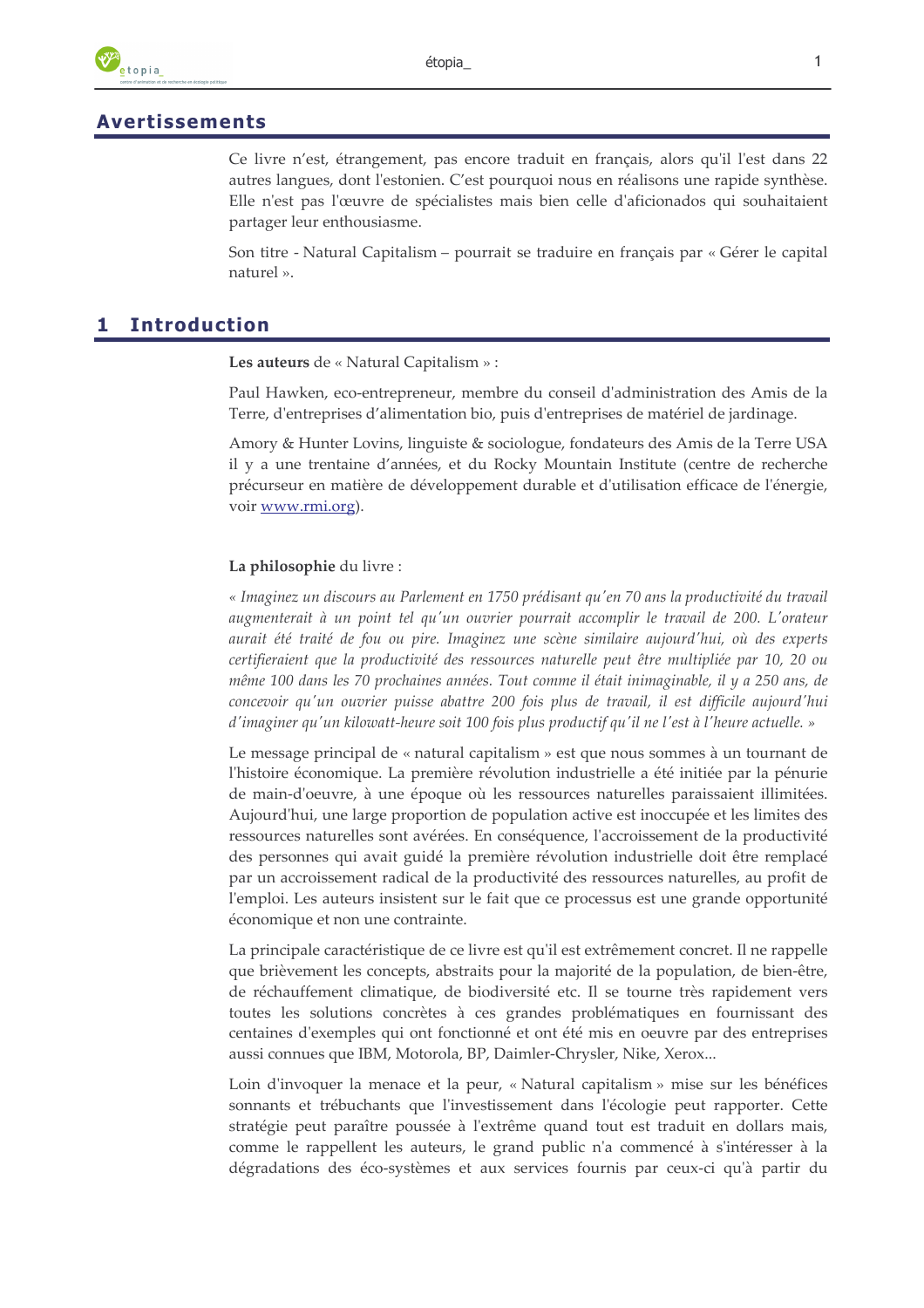moment où le magazine « Nature » a calculé le prix de leur remplacement en cas de destruction : le montant atteignait 20 fois le PIB mondial !

Cette approche n'est sans doute pas celle que les écologistes privilégient d'habitude, l'argent étant généralement le nerf de la guerre, il est nécessaire d'utiliser les mais arguments qui touchent les décideurs. Les auteurs assurent que même les Américains qui ne croient pas au réchauffement climatique seront séduits par les investissements proposés parce qu'ils sont rentables sans même tenir compte des effets externes positifs. Notons que l'approche monétaire n'empêche nullement les auteurs de montrer les effets en chaîne des investissements écologiques et leurs impacts sur l'organisation de la société, ni d'effectuer une critique pertinente des postulats économiques.

Un principe transparaît en permanence : les solutions doivent être trouvées en amont. En effet, dans le cas contraire les efforts d'écologie fournis par quelques convaincus, dans un système inadapté, sont décourageants et peu efficaces. Ils sont surtout trop peu séduisants pour attirer les moins convaincus (pensons, par exemple, aux courageux cyclistes qui se lancent dans nos villes où rien, ou si peu, est prévu pour  $eux)$ 

Le livre est très pédagogique. On devine qu'il est le fruit de nombreuses confrontations avec des sceptiques. On peut y puiser une foule d'images (au sens propre parfois, mais surtout au sens figuré) et d'arguments synthétiques et percutants, ainsi que des idées de recherches (pour Etopia ?). De nombreux aspects peuvent être approfondis par le lecteur grâce à des références fournies. Il est d'ailleurs conseillé de lire le livre en consultant parallèlement les références sur internet.

« Natural capitalism » est à recommander particulièrement aux décideurs et militants écolos. En récoltant les expériences écologiques positives en provenance des quatre coins du monde, il permet de consolider les convictions écologistes et l'argumentation si utile dans les débats. Il est aussi une source d'idées d'actions et d'études à mener. Loin d'être ringard et de prôner sommairement la décroissance économique, il montre le lien direct entre, d'un côté, l'écologie et, d'un autre côté, la haute technologie, le progrès, la modernité, la réduction des inégalités et la croissance du bien-être.

L'objectif des sections suivantes est de reprendre les grands principes sur lesquels se base la réflexion des auteurs de « Natural capitalism ». Les 9 dixièmes du livre concernent des exemples concrets, difficiles à synthétiser. Nous ne pouvons que conseiller aux personnes intéressées de lire le livre ou en tout cas les chapitres qui leur paraissent les plus pertinents (certains sont disponibles sur le site www.rmi.org)

#### 2 Les quatre axes stratégiques du « natural capitalism »

Le capitalisme classique ne valorise que le capital physique et financier, au détriment du capital humain et du capital naturel. Or, ces deux derniers types de capital sont la clé d'un développement durable. Afin de les réintroduire dans les modes de fonctionnement et les processus de décisions des Etats et des entreprises, il faut suivre quatre axes stratégiques.

#### $2.1$ Une croissance radicale de la productivité des ressources naturelles

Trois bénéfices découlent de cette première stratégie : un ralentissement de l'épuisement des ressources en amont, une diminution de la pollution en aval et une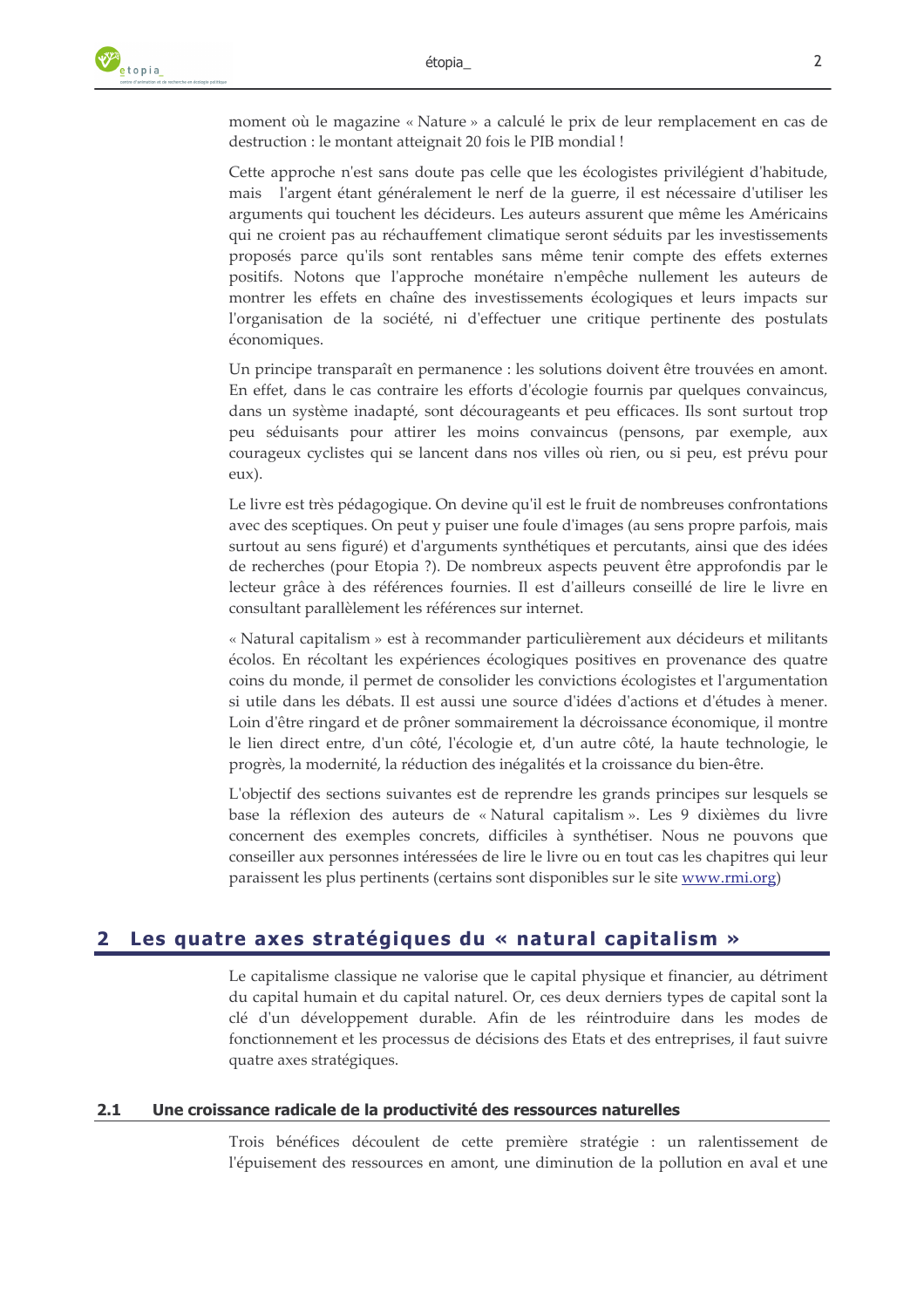

augmentation de l'emploi, dans des jobs valables. En conséquence, la cohésion sociale est améliorée et les coûts environnementaux sont réduits au strict minimum.

#### Le biomimétisme  $2.2$

En s'inspirant de la nature où tout déchet intègre un nouveau cycle de vie et où rien n'est jamais perdu, on peut éliminer l'idée même de déchets et de pollution. En poussant cette logique jusqu'au bout, on peut envisager de fonctionner en circuit fermé dans certains processus industriels.

#### Une économie basée sur les services et les flux  $2.3$

Il s'agit de remplacer le concept de client par celui d'usager et le concept de vente de produits par celui de flux de services. Cette nouvelle vision des rapports commerciaux entraîne naturellement la mise en oeuvre des deux premiers volets de stratégies ainsi qu'une nouvelle perception de la valeur. C'est un élément-clé dans le passage d'une croissance matérielle à une croissance du bien-être.

#### L'investissement dans le capital naturel  $2.4$

L'idée est d'inverser la tendance à la destruction de l'environnement planétaire en réinvestissant dans la restauration, l'expansion et la pérennité du capital naturel pour que la biosphère puisse fournir des services écosystémiques et des ressources naturelles plus abondants.

#### Les chapitres-clé 3

Seuls certains chapitres ont été sélectionnés pour être synthétisés ici. Le titre des chapitres restants sont mentionnés, pour information, à la fin de cette section'.

#### $3.1$ Réinventer la roue : Hypervoitures et quartiers de vie

Ce chapitre analyse en détail les potentiels d'amélioration de la productivité dans l'une des industries les plus rigides : l'automobile. C'est essentiellement à travers une réduction du poids, un meilleur aérodynamisme et une récupération de l'énergie perdue dans le freinage par exemple, que la taille des moteurs et les besoins en énergie peuvent être réduits.

Une révolution du secteur peut avoir lieu si l'acier est remplacé par de la fibre de carbone beaucoup plus légère. Actuellement la fibre de carbone est plus chère au kilo, mais il en faut moins par voiture et les frais de traitement sont nettement moins élevés. De plus, si l'utilisation de fibre de carbone est généralisée, le prix unitaire ne pourra que diminuer.

La production peut se faire plus rapidement et donc à la demande, et en plus petites unités plutôt que dans des grandes usines centralisées, ce qui réduit les coûts de transport et les risques de délocalisation.

<sup>&</sup>lt;sup>1</sup>Excusez la traduction "maison" !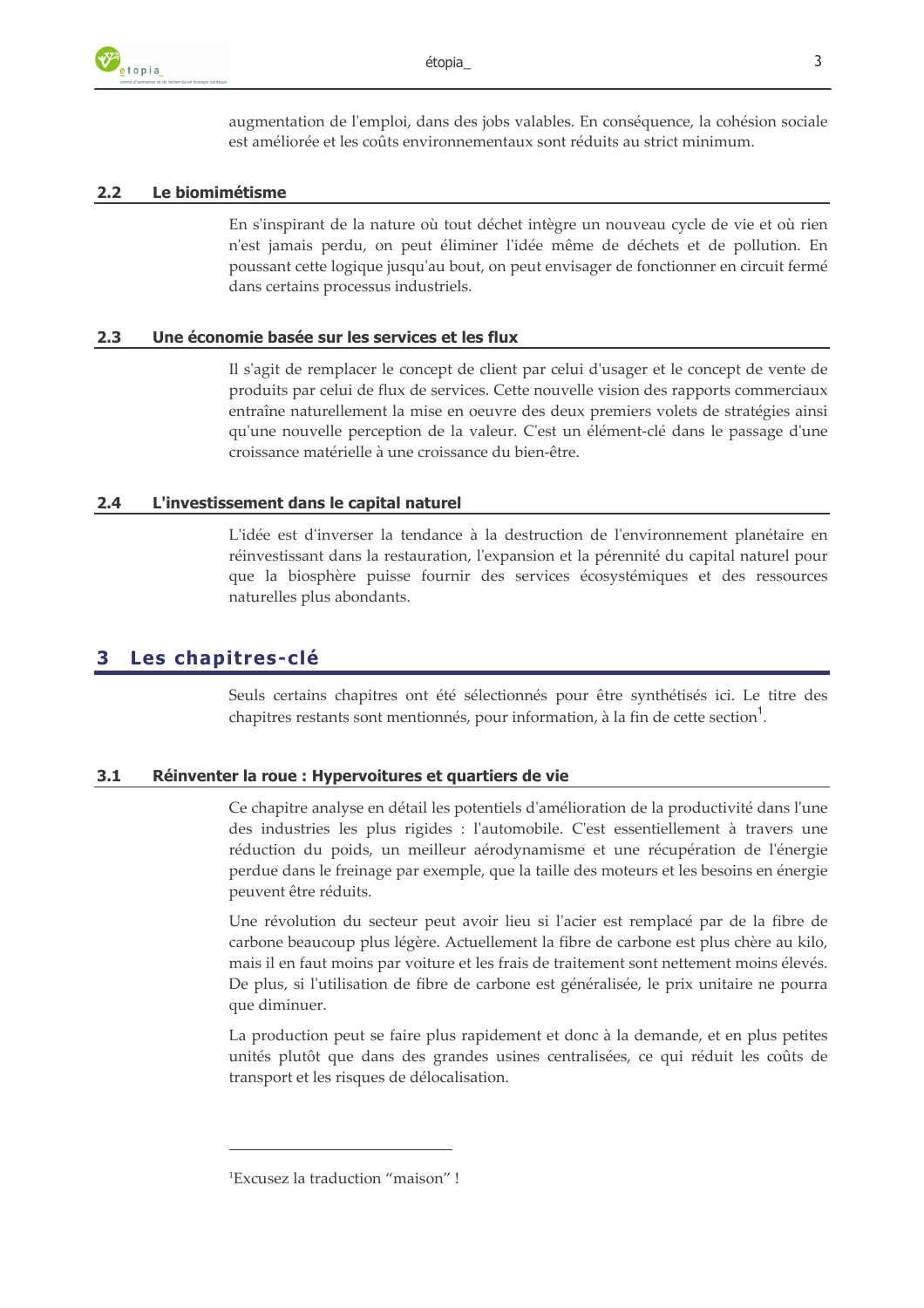Ce sont les entreprises d'électronique qui ont un avenir dans l'automobile plus que les entreprises automobiles traditionnelles. Le Rocky Mountain Institute a mis au point une voiture, appelée hypercar, qui reprend toutes les technologies les plus avancées existantes aujourd'hui. Son processus de fabrication a été diffusé dans le domaine public à la manière des logiciels libres, ce qui évite qu'une entreprise ne mette un brevet dessus.

Ce chapitre rappelle, aussi, que toutes ces améliorations ne résoudront pas les problèmes de congestion et de pertes de lien social dues à la création de cités-dortoirs. Une révolution urbanistique doit accompagner la nouvelle révolution industrielle.

#### $3.2$ Tu ne gaspilleras pas

Ce chapitre commence par décrire le cycle de production d'une cannette de Coca (après la lecture de ce chapitre toutes les cannettes auront un drôle de goût à votre palais). Il décrit ensuite la répartition des déchets en différentes catégories : CO2, polystyrène, matériaux de (dé-)construction, nourriture, produits chimiques, tapis plains,... Les chiffres sont impressionnants.

Le principal positionnement des auteurs dans ce chapitre est que le chômage est une forme de gaspillage. Le mythe de la productivité du travail qui doit assurer plus de loisirs et de bien-être aux humains ne fait plus rêver grand monde.

Il y est également montré que le salaire réel diminue au fil des ans si on tient compte de la congestion, des dépenses en soins de santé dues à la pollution, des coûts d'une sécurisation accrue (systèmes d'alarme...), des pertes de lien social etc, qui ne peuvent certainement pas être compris comme une hausse du bien-être.

Le besoin d'adopter une nouvelle définition du PIB et des règles de comptabilité adaptées à l'évolution des ressources disponibles y est rappelé. Un exemple : un pays qui construit des maisons de faible qualité et les remplace tous les 20 ans a une croissance du PIB nettement supérieure à celle d'un pays construisant des maisons qui résistent 100 ans. Dans le premier pays les habitants ont pourtant payé leur service « habitation » nettement plus cher et sont moins riches en termes nets. Les statistiques classiques nous rendent aveugles face au chemin dangereux que la société a emprunté.

#### **Faire le monde**  $3.3$

Ce chapitre étudie comment la productivité des ressources peut être améliorée grâce au design (meilleure application de technologies connues), aux nouvelles technologies, aux monitorings et tableaux de bord utilisés ex-ante et non ex-post et à la culture d'entreprise (mesurer, analyser, améliorer). Chaque aspect est illustré d'exemples.

En particulier, l'accent est mis sur le fait que les technologies et l'épuisement des ressources évoluent plus vite que le renouvellement des industries. Aussi, les ingénieurs et les décideurs, reçoivent une formation à un moment donné et exercent sur cette base pendant 40 ans. Les auteurs plaident alors pour la formation continue et la mise en place d'outils d'évaluation qui obligent ces ingénieurs à se poser les bonnes questions et à faire évoluer les processus de production. Les cours de base peuvent également être repensés. Par exemple, au lieu de faire étudier à des jeunes chimistes comment différents produits simples réagissent entre eux pour former un produit toxique (et éliminer ensuite à grands frais ces produits), pourquoi ne pas leur enseigner la manière de transformer ces matières toxiques en produits réutilisables ?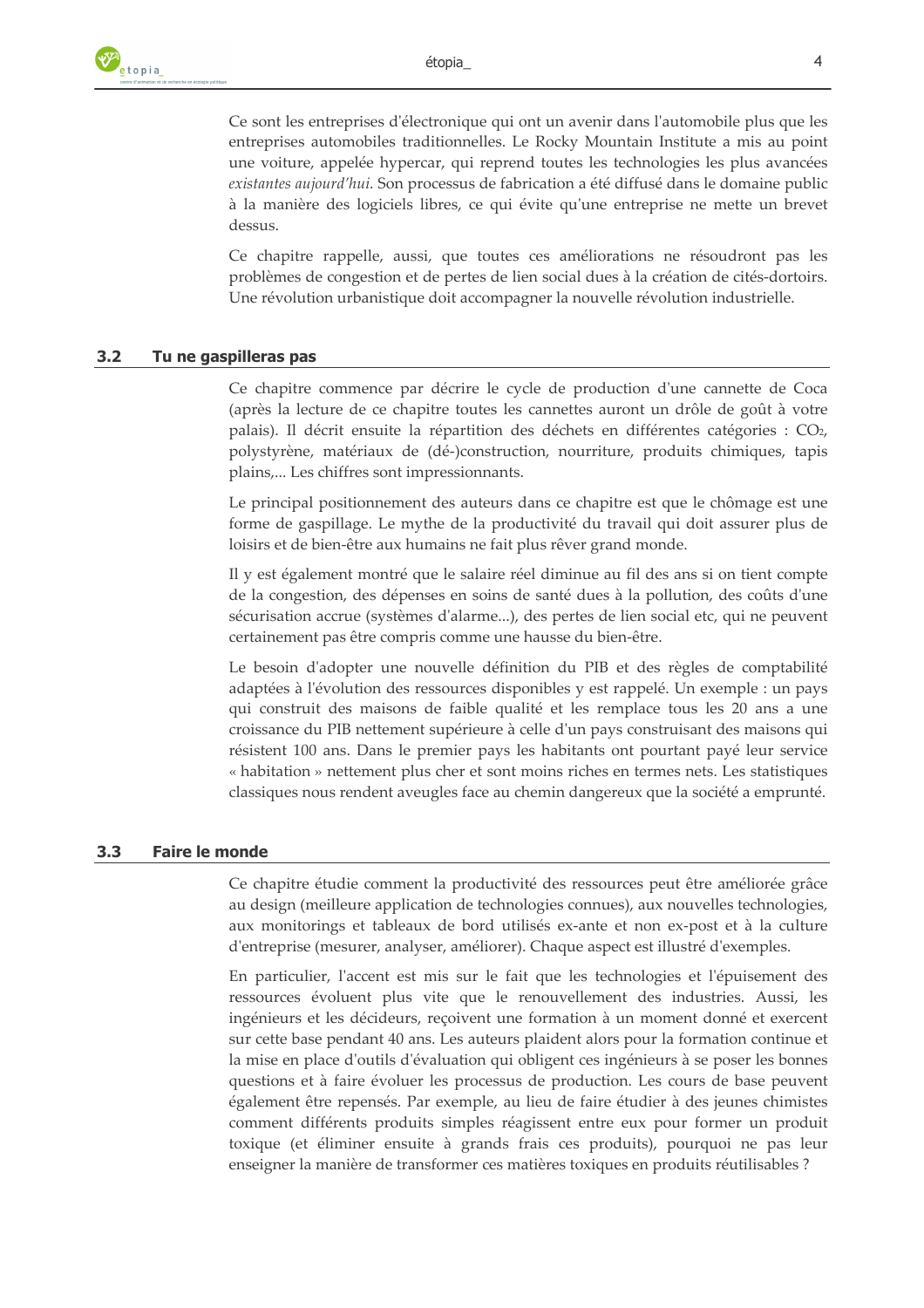Le biomimétisme est la source d'inspiration la plus prometteuse en matière d'innovation. Par exemple : ce qui, dans la production humaine, se rapproche le plus du fil d'araignée extrêmement résistant est le kevlar. A la différence de notre mode de production, l'araignée n'utilise aucun source de chaleur et ne rejette aucun déchet toxique lors de sa fabrication de fil. Ne pouvons-nous pas décoder son fonctionnement?

Quelques chiffres surprenants sont rappelés : les cannettes d'aluminium pèsent 40 % de moins qu'il y a 10 ans, un producteur de bière a réduit sa consommation de métal de 10 mille tonnes par an en réduisant le diamètre du sommet des cannettes, les pots de yaourt ont perdu 67 % de leur poids entre 1960 et 1990 en Europe.

#### Les blocs de construction  $3.4$

Ce chapitre décrit une série d'exemples d'architecture écologique ayant résulté en hausse de valeur immobilière, en meilleure productivité et bien-être des travailleurs, en réduction des accidents et de la criminalité, en réduction des coûts d'entretien... Peu de gens sont sensibles à la qualité d'un bâtiment écologique a priori, mais une fois qu'ils y ont goûté, ils ne veulent plus rien d'autre.

L'accent est mis sur les techniques incitant les propriétaires et les architectes à faire des choix durables : ne plus payer les architectes en pourcentage du prix de construction mais en fonction des économies d'énergie réalisées pendant plusieurs années, permettre à un futur locataire de connaître la facture énergétique du locataire précédent (ou les performances énergétiques du bâtiment) pour favoriser les logements bien isolés, un partage des bénéfices d'investissements écologiques entre les propriétaires et les locataires...

La haute technologie a de l'avenir dans le domaine de la construction. Voici quelques exemples en vrac :

- des fenêtres ultra-isolantes, dotées de cellules solaires qui font varier la température et la transmission de chaleur en fonction des données extérieures ;

- la vaporisation d'une sorte de chewing-gum qui rempli les fissures, pour éviter de remplacer des canalisations qui fuient (moins cher, moins de déchets) ;

- une feuille à coller sur des vitres d'ancienne génération (moins cher, moins de déchets) qui assure une bien meilleure isolation ;

Dans un tout autre domaine :

- des séchoirs micro-ondes qui réduisent la dépense d'énergie nécessaire à faire tourner le tambour d'un séchoir traditionnel;

- des photocopieuses qui effacent d'anciens textes pour réutiliser le papier jusqu'à 10 x;

Les aspects financiers sont largement étudiés par les auteurs. Dans la plupart des cas, les investissements permettant de réduire la facture énergétique sont remboursés dans les 4 ou 5 ans. Dans un autre domaine, la destruction d'une prison a coûté 26 % moins cher que d'habitude parce que les matériaux ont été récupérés et vendus (et 95 % d'espace de décharge ont été épargnés), et les ouvriers ont eu du travail pendant 6 semaines supplémentaires. Parfois, on épargne beaucoup de coûts de mise en décharge simplement en offrant les matériaux (ex : les feux rouges de la rue de la Loi ont eu un succès inattendu).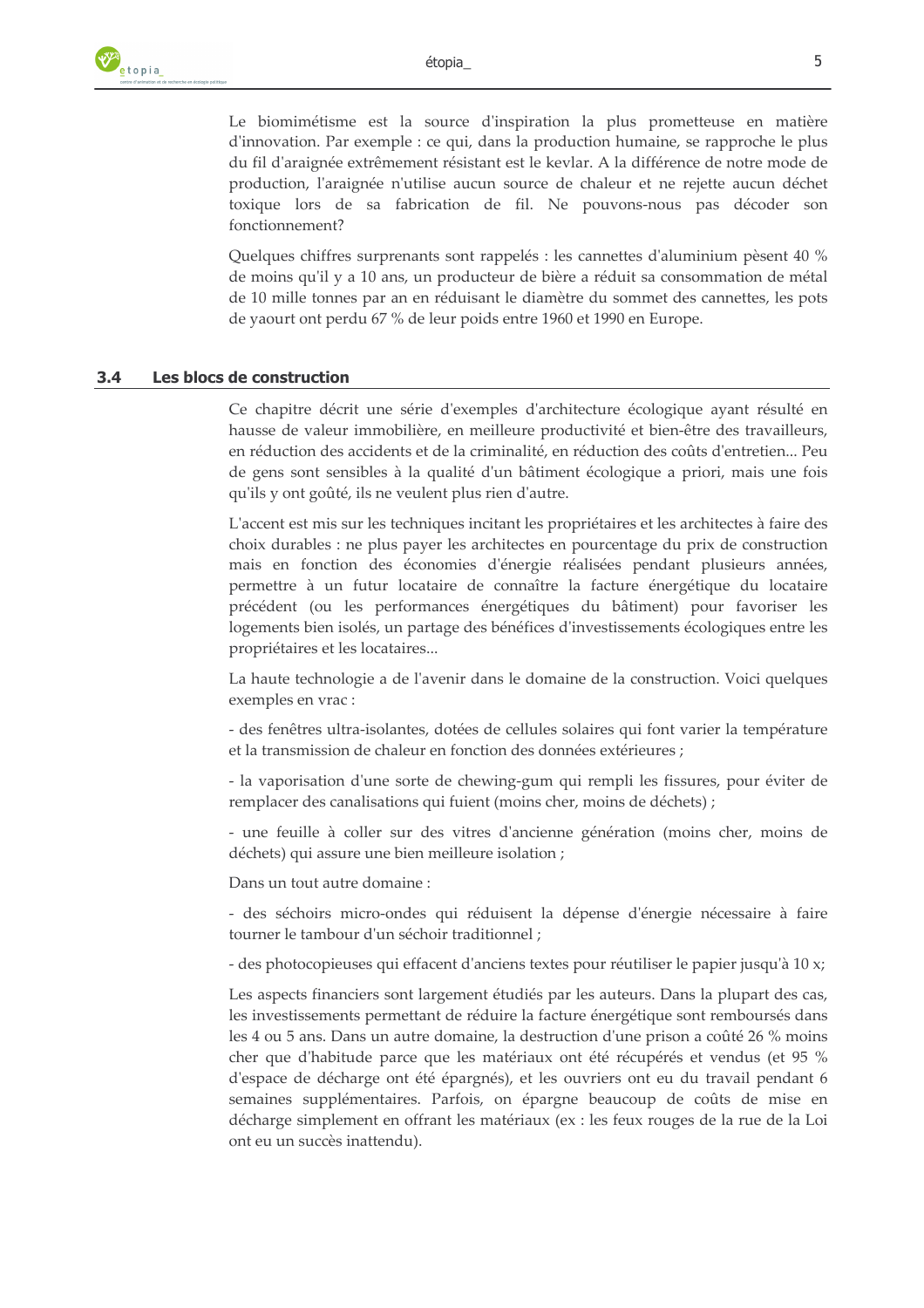Une réflexion est menée sur l'aménagement de banlieues et sur une série d'effets en chaîne. Un projet urbain à Los Angeles a commencé par réduire la largeur des voiries. La sécurité en a été améliorée parce que cela incite les voitures à rouler moins vite. Des arbres plantés de part et d'autre recouvraient la chaussée, qui réverbérait moins la chaleur du soleil, faisant chuter la température de quelques degrés et réduisant les besoins de climatisation. Des toitures vertes, des sols perméables, des systèmes d'épuration naturelle et un réseau de tranchées vertes ont permis d'épargner les coûts d'égouttage, ont amélioré l'isolation des maisons et réduit encore de quelques degré la température grâce à l'absorption et l'évaporation progressive de l'eau de pluie. En resserrant le tissu urbain, les relations humaines ont été améliorées, les déplacements en voiture ont été réduits, et les gains d'espace non-bâti ont été utilisés pour des parcs et un lac. Le coût de ceux-ci a été couvert par les économies en matière d'égouttage et d'isolation. Ce nouveau lotissement a eu un succès commercial impressionnant.

Sur les questions d'architecture écologique, les auteurs sont très calés puisqu'ils travaillent entre autres au Rocky Mountain Institute, situé à 2200 md'altitude, fonctionnant sans chaudière ni air conditionné, et fournissant quelques régimes de bananes chaque année.



#### $3.5$ Passer sous la barrière des coûts

Ce chapitre remet en question une manière de voir largement répandue : il est classique qu'on renonce à une amélioration de l'isolation d'un logement, par exemple, parce que les gains énergétiques de l'investissement ne couvrent pas son surcoût. Mais cette réflexion marginale doit être dépassée. En effet, au-delà d'un certain seuil, l'isolation peut être telle que non seulement le nombre de litres de mazout consommés diminue, mais la chaudière et le système d'air conditionné n'ont plus de raison d'être et le mazout devient inutile.

Voir plus loin et pousser la logique jusqu'au bout peut donc mener à un choix d'investissement différent. Cette réflexion est illustrée par les graphiques de la page suivante. Le 1<sup>er</sup> montre où s'arrête classiquement l'investissement en économies d'énergie, basée d'une analyse à la marge. Le 2<sup>e</sup> montre l'effet d'une réflexion globale.

Ce chapitre plaide également pour une analyse des systèmes dans leur ensemble plutôt que par partie. Cette conception globale s'entend au niveau d'un bâtiment, d'une entreprise ou d'une industrie. Par exemple, dans le processus de fabrication de pare-brise de voitures, le verre est désemballé, réchauffé, refroidi et remballé un nombre incroyable de fois, pour être transporté d'une usine (éventuellement hyperperformante) à une autre, celles-ci ayant chacune leur apport technologique propre (courbure, découpage, blindage...). Chaque usine paraît efficace, mais le processus global est loin de l'être. Une analyse globale aboutirait immédiatement à regrouper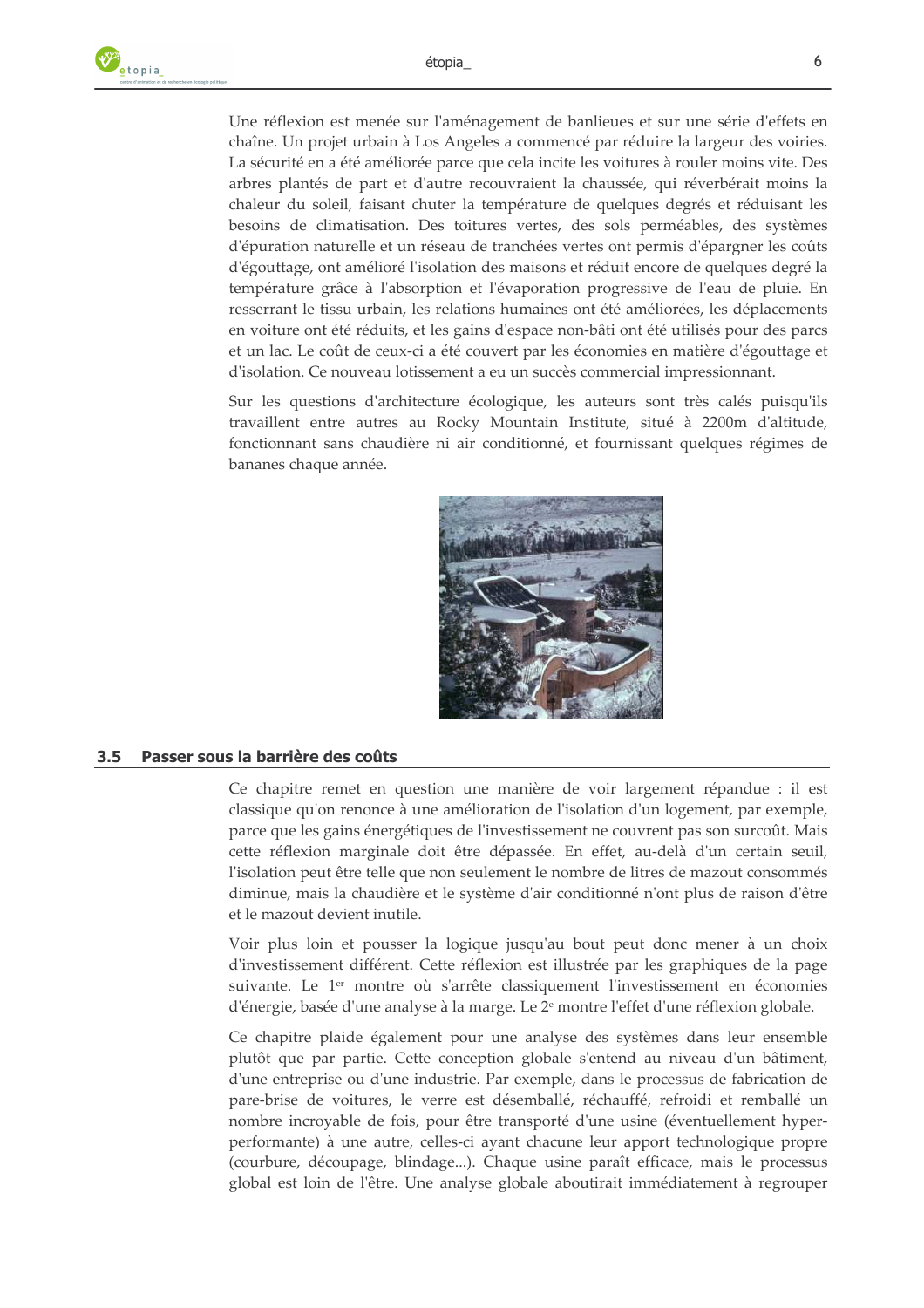géographiquement les usines pour épargner les coûts de transport, les coûts d'emballage et les dépenses énergétiques.

Dans le même ordre d'idée, une conception globale peut être plus ou moins efficace selon l'ordre dans lequel on pense les différentes composantes d'une structure. Ainsi, mieux vaut d'abord penser le placement de tuyauterie avant de penser l'emplacement des différentes machines qu'elles relient. Sinon, un nombre important de coudes et de rallonges sont à prévoir et ceux-ci accroissent considérablement l'énergie de pompage due aux frottements. La conception globale permet aussi de démultiplier les gains d'énergie. Dans un exemple illustré ci-dessous, les auteurs montrent qu'une amélioration en amont est démultipliée à travers tout le processus. En effet, une hausse de 10 % d'efficacité au niveau de la centrale a plus d'effet qu'une hausse de 10 % au bout de course (end-of-pipe).

### A TYPICAL INDUSTRIAL PUMPING SYSTEM



From the Drivepower Technology Atlas. Courtesy of E SOURCE, www.esource.com.

A/ Un dogme économique à dépasser : « Plus on investit pour économiser une ressource, plus cher est chaque augmentation d'économie »

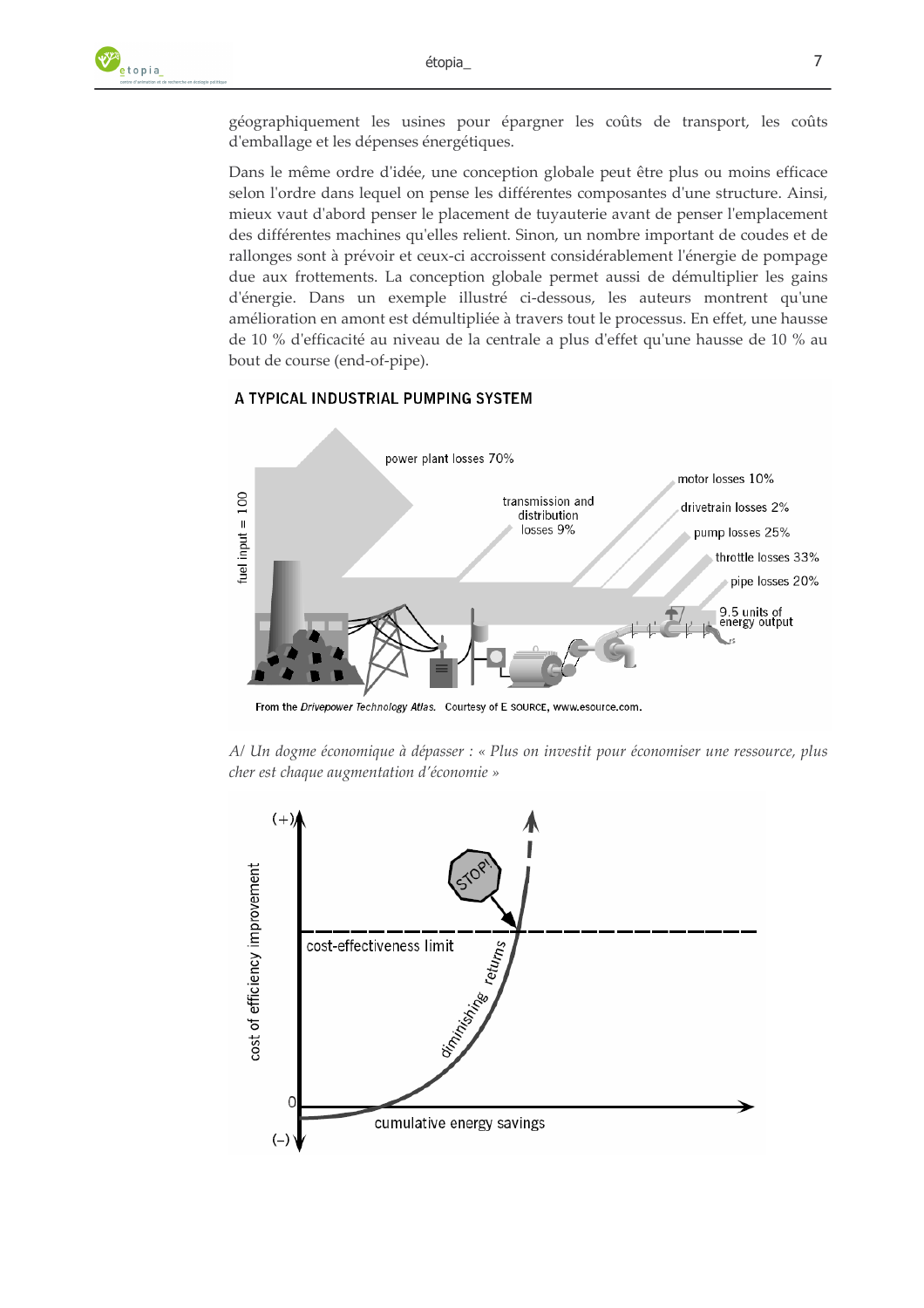

## B/ Investir au-delà du seuil peut être rentable

#### *Muda*<sup>2</sup>, services et flux  $3.6$

Ce chapitre se base sur les enseignements du père du système de production de Totyota qui plaide pour une pensée « maigre » (lean thinking), c'est-à-dire une réduction, dans l'économie, de toutes les activités humaines qui absorbent des ressources mais ne créent pas de valeur. Par exemple, le stockage d'invendus, les heures d'attentes entre deux correspondances d'avion ou les heures d'inactivité d'ouvriers qui attendent le moment de leur intervention spécialisée.

La méthode de la pensée maigre est basée sur quatre principes : le flux continu de valeur, celle-ci étant définie par les besoins des consommateurs, produite au rythme de la demande des consommateurs, à la recherche de la perfection (muda réduit à zéro). Pour info, cette année, Dell est le seul producteur occidental d'ordinateurs qui ait fait des bénéfices face à la concurrence asiatique. Son mode de production reprend justement ces principes.

Un élément clé qui découle de ces principes est la simplification. Un producteur automobile peut vendre ses voitures nettement moins cher s'il n'y a qu'un modèle de rétro-viseur. Pourtant VW offre quatre modèles de rétro-viseurs différents, chacun disponible en 17 couleurs. Le consommateur se soucie-t-il réellement de ce détail ? Il

<sup>&</sup>lt;sup>2</sup>Muda est un terme japonais pour dire déchet, gaspillage, inutilité.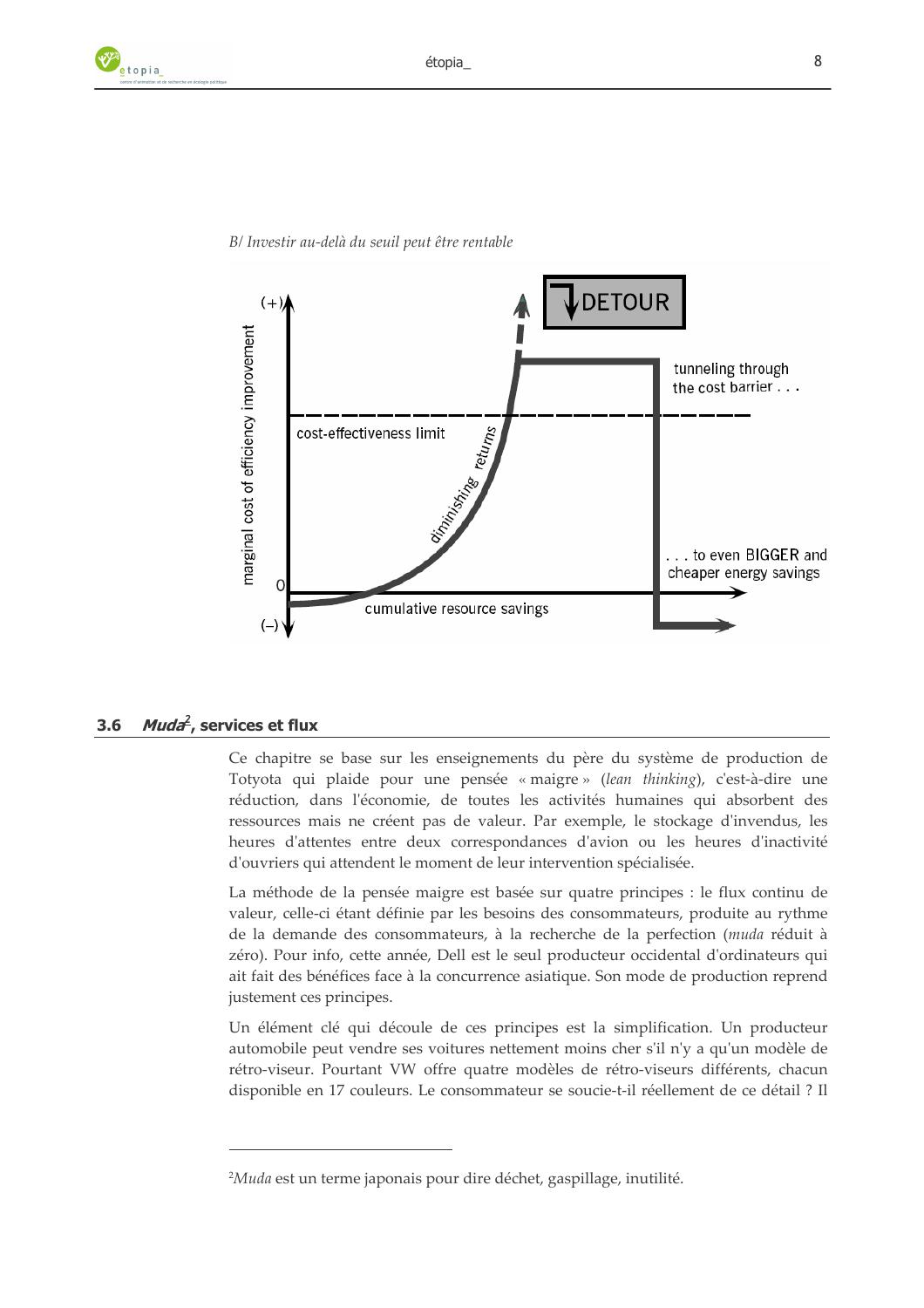n'est pas du tout certain que VW offre de la valeur supplémentaire au consommateur en proposant ce choix.

Deux préceptes de Ohno-sensei (le père de Toyota) : i) ne cherchez pas à dépasser les concurrents, cherchez à atteindre la perfection en éliminant le muda (c'est donc un principe absolu plutôt qu'un principe relatif) ; ii) tout input doit être considéré comme un déchet, jusqu'à preuve du contraire.

Une méthode pour lutter contre le muda est de remplacer la vente de biens par la vente de services. La plupart du temps, les consommateurs recherchent ce qu'un bien fait plutôt que ce qu'il est. Ils veulent de la lumière, mais ne rêvent pas d'une belle ampoule, ils veulent une température agréable au bureau mais ne fantasment pas sur un appareil de conditionnement d'air, ils veulent une habitation propre mais ne collectionnent pas les bidons de détergent.

En remplaçant la vente de biens par l'offre de services, on réconcilie les objectifs du client avec ceux du producteur, on insite à la durabilité des biens et la création d'emploi. Exemple : la fourniture de service de nettoyage des imprimantes plutôt que la vente de flacons de produit de nettoyage. De cette manière, le produit usé est récupéré et recyclé par le vendeur, les flacons sont réutilisés plutôt que jeté aux ordures, et un emploi de nettoyeur a été créé. Cette technique a permis à une entreprise allemande d'engranger des bénéfices substantiels (Lire « 80 hommes pour changer le monde»). Autre exemple, plus surprenant : un contrat par lequel une entreprise s'assure une température stable dans ses bureaux, à charge du fournisseur de température de trouver le moyen le plus économique pour y parvenir.

Dans les mentalités, être propriétaire d'un bien est plus chic qu'être locataire, mais les mentalités commencent à changer, entre autres dans les entreprises qui préfèrent réduire leur capital physique et louer des services de façon à être toujours à la pointe de la technologie, à pouvoir interrompre un contrat de location non satisfaisant plutôt que d'avoir à revendre un matériel qui ne convient pas. La même évolution des mentalités doit être possible en matière de téléphonie mobile ou d'automobile (cf. carsharing permettant d'utiliser différents types de véhicules selon les besoins du moment).

Enfin, une conséquence de cette réorientation de la vente de bien vers la location de services, est la stabilisation des cycles économiques. En effet, les cycles économiques sont intimement liés aux comportements d'investissement dans les biens dits durables, c'est-à-dire le matériel lourd. En très résumé, prenons le début d'un ralentissement de l'activité économique : les entreprises tentent de tenir le plus longtemps possible avec leur matériel vétuste, dans l'attente de jours meilleurs. En l'absence de demande pour du matériel neuf, les fournisseurs de matériel ralentissent leur production, ce qui réduit la demande de matières premières et c'est toute l'économie qui ralentit. Un petit choc négatif sur l'économie a donc tendance à être démultiplié dans un monde où l'achat de biens est la norme. L'inverse est valable en cas de relance économique. Cette instabilité et cette incertitude qui pèsent sur l'économie et donc sur l'emploi sont néfastes pour l'économie et le bien-être.

En fonctionnant plus généralement avec des flux et des services, les entreprises étalent leurs dépenses dans le temps et modulent plus subtilement leur activité. En cassant ce lien entre chocs économiques ponctuels et demande de biens durables, on atténue la volatilité des cycles économiques.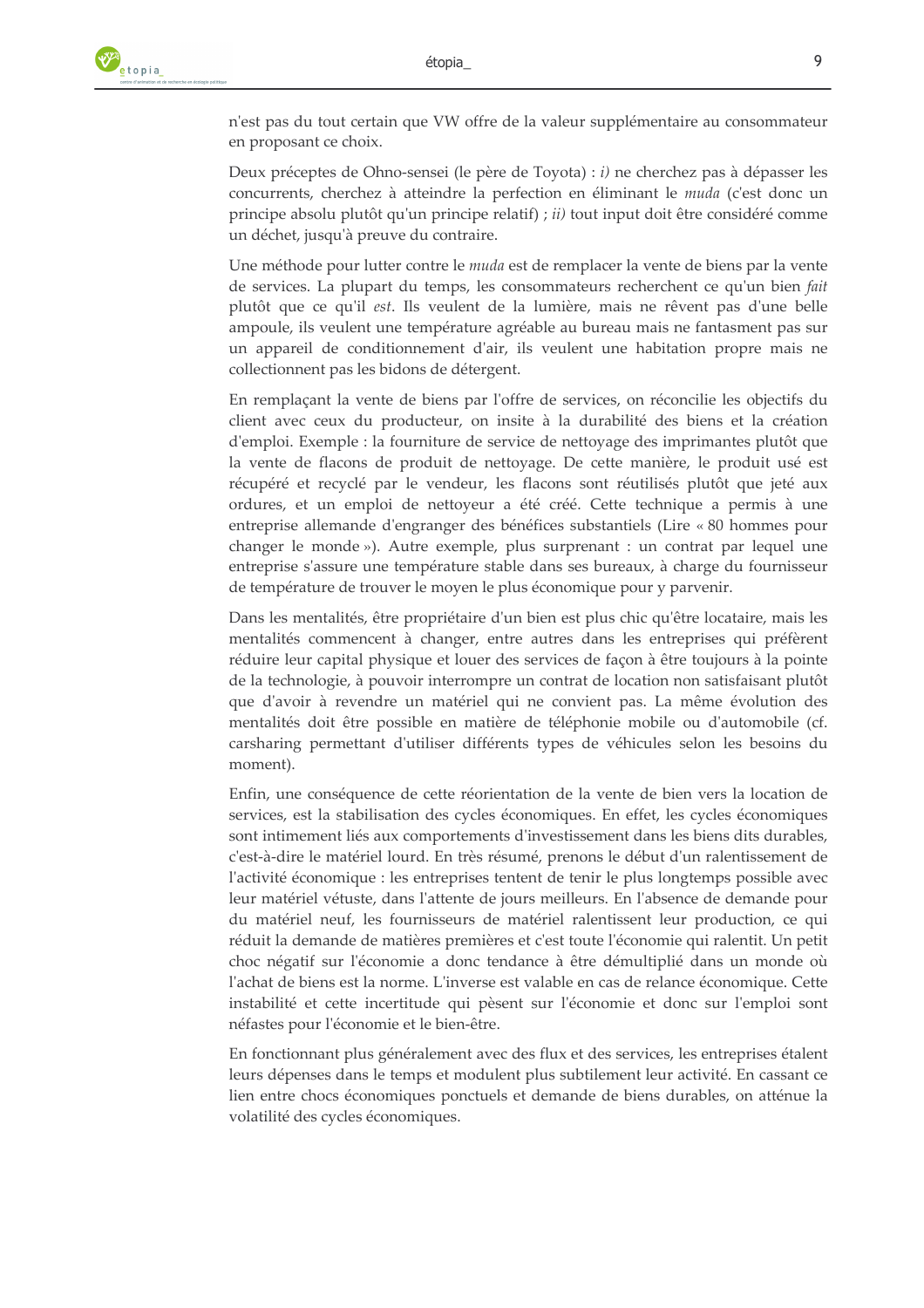

## **Chapitres suivants...**

Les chapitres suivants, tout aussi intéressants et très denses, s'intitulent : Gains en capital, Les filaments de la nature, Nourriture vitale, Solutions aqueuses, Climat : créer du sens et faire de l'argent, Faire fonctionner les marchés, Capitalisme humain, Il était une fois une planète.

Certains chapitres seront résumés dans une version ultérieure de cette note, en particulier pour son volet « biomimétisme ».

#### Des idées d'études ou de recherches 5

Le livre fourmille de chiffres, mais essentiellement des chiffres américains. On peut y puiser beaucoup d'idées de recherches à entreprendre par Etopia par exemple. En voici quelques unes en vrac.

- Chiffrer le montant des deniers publics (subsides, exonérations d'impôts...) consacrés à des actions allant dans le sens contraire du développement durable et évaluer tous les investissements qui pourraient être réalisés utilement dans le bon sens avec ce même montant.

- Que coûte à la société la détention d'un prisonnier pendant un an et combien cela coûterait-il de lui offrir un logement, la nourriture et des études ?

- Comment le salaire réel a-t-il évolué au fil du temps ? N'a-t-il pas diminué alors que le PIB et le temps de travail ont augmenté ?

- Combien de fois leur poids les Belges gaspillent-ils chaque année ?

- Quel est la vitesse moyenne de déplacement en voiture dans nos villes ? Et quelle différence avec Londres où la péage a été instauré à l'entrée de la ville ? Etc...

## Pour approfondir : les références de base

#### $6.1$ **Ouvrages**

"Natural Capitalism" - Hawken, Lovins & Lovins : www.natcap.org

"The Ecology of commerce" - Paul Hawken

"Cradle to cradle" (Du berceau au berceau) - McDonough & Braungart: www.mcdonough.com/cradle\_to\_cradle.htm

"Dancing with the Tiger: Learning Sustainability Step by Natural Step" - Nattrass, Brian & Mary Altomare